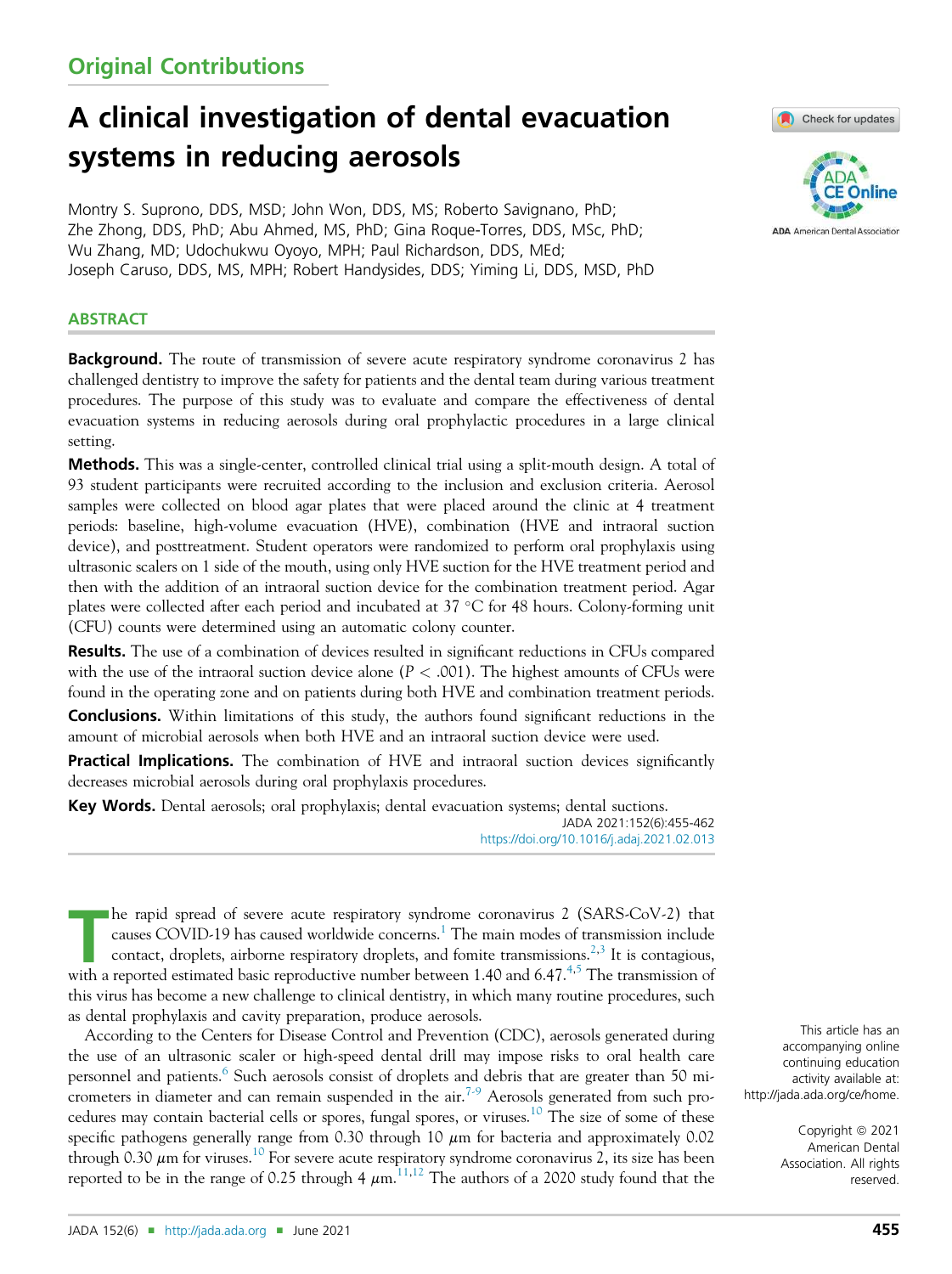virus can remain viable in aerosols for up to 3 hours, $^{13}$  and other studies report up to days $^{3,11}$  on certain surfaces.

Although no cases of COVID-19 infection from dental procedures have been reported, it is imperative that dentistry rise to the challenge that this virus has imposed by means of reducing the risk of spreading COVID-19 and protecting patients and dental professionals. Dentistry is an essential part of health care that requires the use of aerosol-generating instruments and equipment so that appropriate care can be provided. On the basis of the recommendations of the CDC,  $6,14$  the American Dental Association Council on Scientific Affairs has recommended that control measures be implemented in reducing aerosols during dental procedures.<sup>15</sup> In studies conducted in vitro on manikins and typodonts, researchers have evaluated various techniques and devices to control, reduce, and eliminate aerosols during dental procedures and have reported positive outcomes.<sup>16-21</sup> Several clinical studies have also been conducted, but the methodologies have been limited to an enclosed operatory with microbial collection plates or litmus paper strips being positioned within the operating field.<sup>7,22-27</sup> To date, to our knowledge, no study has evaluated microbial aerosol generation in a large clinic and in areas further from the operating field. The purpose of our study was to evaluate and compare the effectiveness of 2 dental evacuation systems in reducing aerosols during ultrasonic scaling procedures in a large clinical setting.

#### **METHODS**

#### Study design and sample size calculation

This clinical study was a single-center, controlled trial using a split-mouth design. Before conducting the study, we submitted protocols and pertinent documents, which were approved by the Loma Linda University Health Institutional Review Board (5200303). We performed a preliminary investigation to collect preliminary data, which showed a mean (standard deviation) colony-forming unit (CFU) difference of 1.00 (1.70) between pre- and posttreatment periods. Using an effect size of 0.588, a minimum of 27 patients would be required to achieve 80% power with a significance level of  $\alpha$  at 0.05. To allow for 10% attrition, a minimum of 30 patients would need to be recruited.

#### Study participants

We recruited incoming third- and fourth-year predoctoral dental, second-year international dental, and second-year dental hygiene students. The students had the choice of signing up as an operator, an assistant, or a patient. A total of 93 student participants were recruited via university email. All participants had to pass the COVID-19 screening examination, which included taking their temperatures. Students who signed up as patients were enrolled according to the inclusion and exclusion criteria, which included a COVID-19 test. All patients who qualified for this study signed the informed consent form, were in good general and oral health, had negative COVID-19 test results, and had at least 20 natural teeth present. Patients were excluded according to the following criteria: pregnant or nursing, allergy to materials found in the intraoral suction device, tumors or significant pathology of the soft or hard tissues of the oral cavity, presence of orthodontic bands, advanced periodontal disease, presence of a removable prosthesis, history of infectious disease or bloodborne diseases, and having had dental prophylaxis within 2 weeks before commencement of the study. All patients were informed about their right to withdraw from the study at any time for any reason. In the event a patient elected to withdraw from the study, a closing examination and follow-up would be requested.

#### Description of the clinic setting

This study was conducted in a clinic area that had multiple open bay cubicles and was surrounded by panels that were approximately 5 feet high. The clinic was approximately 3,118 square feet, and each cubicle was 78 ft<sup>2</sup>. Each dental chair was equipped with the normal hoses for saliva ejector, high-volume evacuation (HVE) suction, and air and water syringe. An additional HVE hose was connected to the air pipes within the walls and was used to connect the intraoral suction device (Mr. Thirsty, Zirc). The amount of airflow measured from 1 source of hoses was 12.4 meters per second for the HVE and greater than 30.0 m/s for the additional HVE. When all cubicle hoses were turned on, the amount of airflow decreased to 5.8 m/s for the HVE and 28.0 m/s for the additional HVE.

# ABBREVIATION KEY

| <b>ACH:</b> Air changes per hour. |
|-----------------------------------|
| <b>CDC:</b> Centers for Disease   |
| Control and                       |
| Prevention.                       |
| <b>CFU:</b> Colony-forming unit.  |
| HVE: High-volume                  |

evacuation.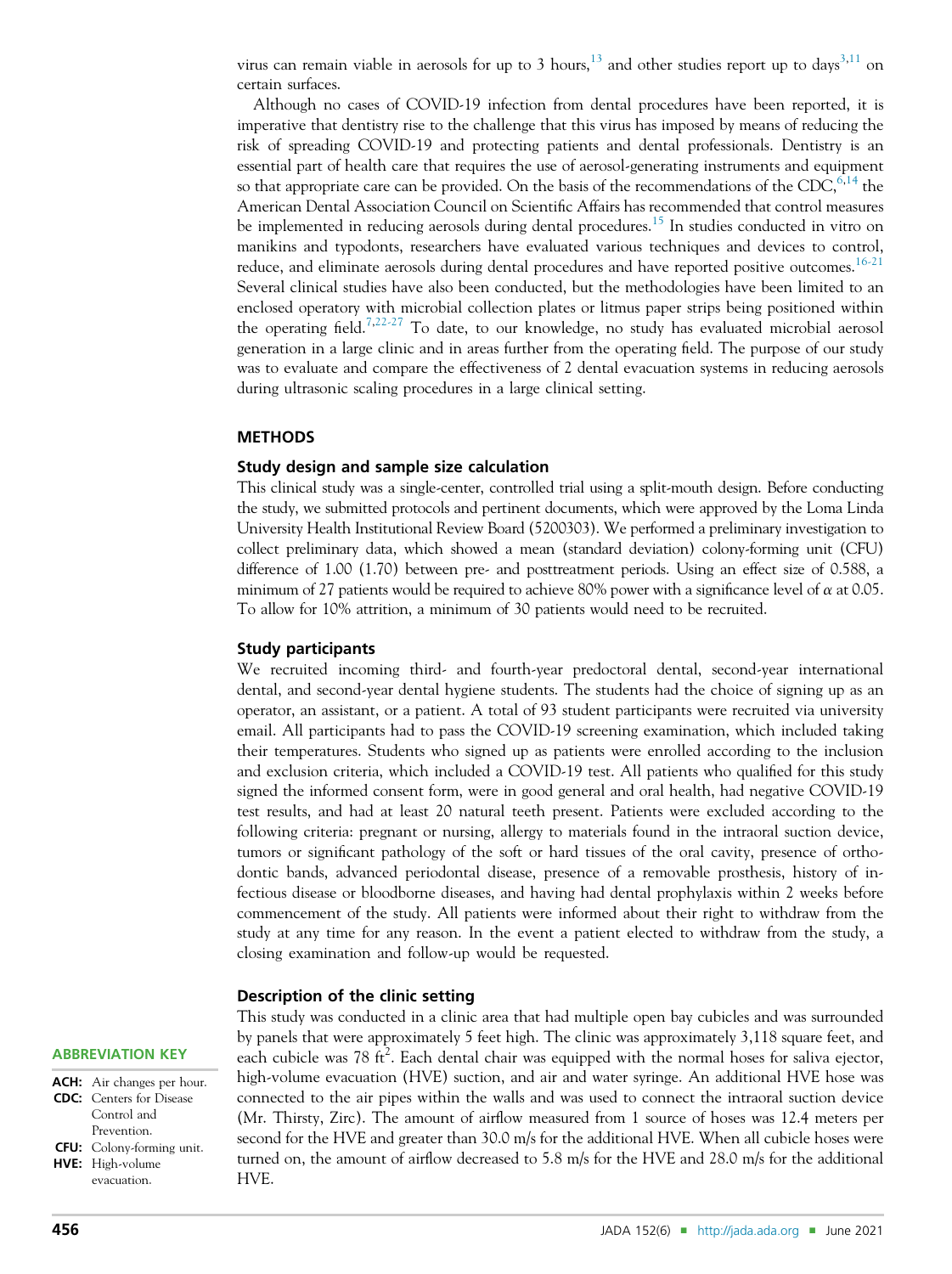

Figure 1. Clinical test area with trypticase soy agar with 5% sheep blood plates placed in zone 1 (red; horizontal distance, < 2.0 feet; vertical distance,  $\approx$  3.0 feet); zone 2 (blue; horizontal distance, 2.0-4.0 feet; vertical distance, 3.0 feet); and zone 3 (yellow, horizontal distance,  $>$  4.0 feet; vertical distance, 5.0 feet).

### Study procedures

Patients were asked to refrain from performing oral hygiene care for at least 10 hours before and from eating or drinking (except for water) 4 hours before the appointment. Trypticase soy agar with 5% sheep blood plates were placed in various locations around the room in the operating zone (zone 1: operator, assistant, and patient), on mobile trays (zone 2: 2-4 feet horizontal distance), and on shelves or countertops (zone  $3:$  > 4 feet horizontal distance) (Figure 1). The plates were attached to disposable bibs and were placed at chest level and on the chest for zone 1.

- Agar plates were placed at 4 treatment periods:
- **n** baseline;
- using the HVE alone;
- using the combination (HVE and intraoral suction device);
- $\blacksquare$  posttreatment.

Each plate was exposed for 50 minutes. To obtain baseline microbial levels, agar plates were exposed to the air for 50 minutes. No participants were allowed in the room during baseline and posttreatment times. Student operators were instructed to connect the plastic suction tip to the regular HVE hose and the intraoral suction device to the additional HVE hose. Before the treatment periods, student operators were instructed to set the ultrasonic scaler (Cavitron 124 SPS, Dentsply) to moderate level and to use the highest output of water through the ultrasonic scaler tip. They were also instructed not to change the ultrasonic scaler settings and to continue using the instrument for the full duration (20 minutes) of the treatment periods. Student assistants were instructed to provide assistance in reducing aerosols generated from the ultrasonic scaler and removing accumulated saliva and debris using the HVE only, following normal clinical procedures. For treatment period 2, operators and assistants were instructed to use only the HVE and perform oral prophylaxis using ultrasonic scalers only for 20 minutes on 1 randomized side of the mouth. The clinical procedure was stopped, and all participants exited the room. An additional 30 minutes was allowed for aerosols to settle, and the agar plates were collected. For treatment period 3, operators and assistants were instructed to use both HVE and intraoral suction device (combination) and to perform the same treatment procedure for 20 minutes on the other side of the mouth (Figure 2). After 20 minutes, all participants exited the room, and the same aerosol collection procedure was completed. Posttreatment agar plates were placed for an additional 50 minutes. All agar plates were incubated at 37  $\degree$ C for 48 hours. The CFU counts were determined using an automatic colony counter (ProtoCOL Systems, Synbiosis). The general procedure is illustrated in a flowchart (Figure 3).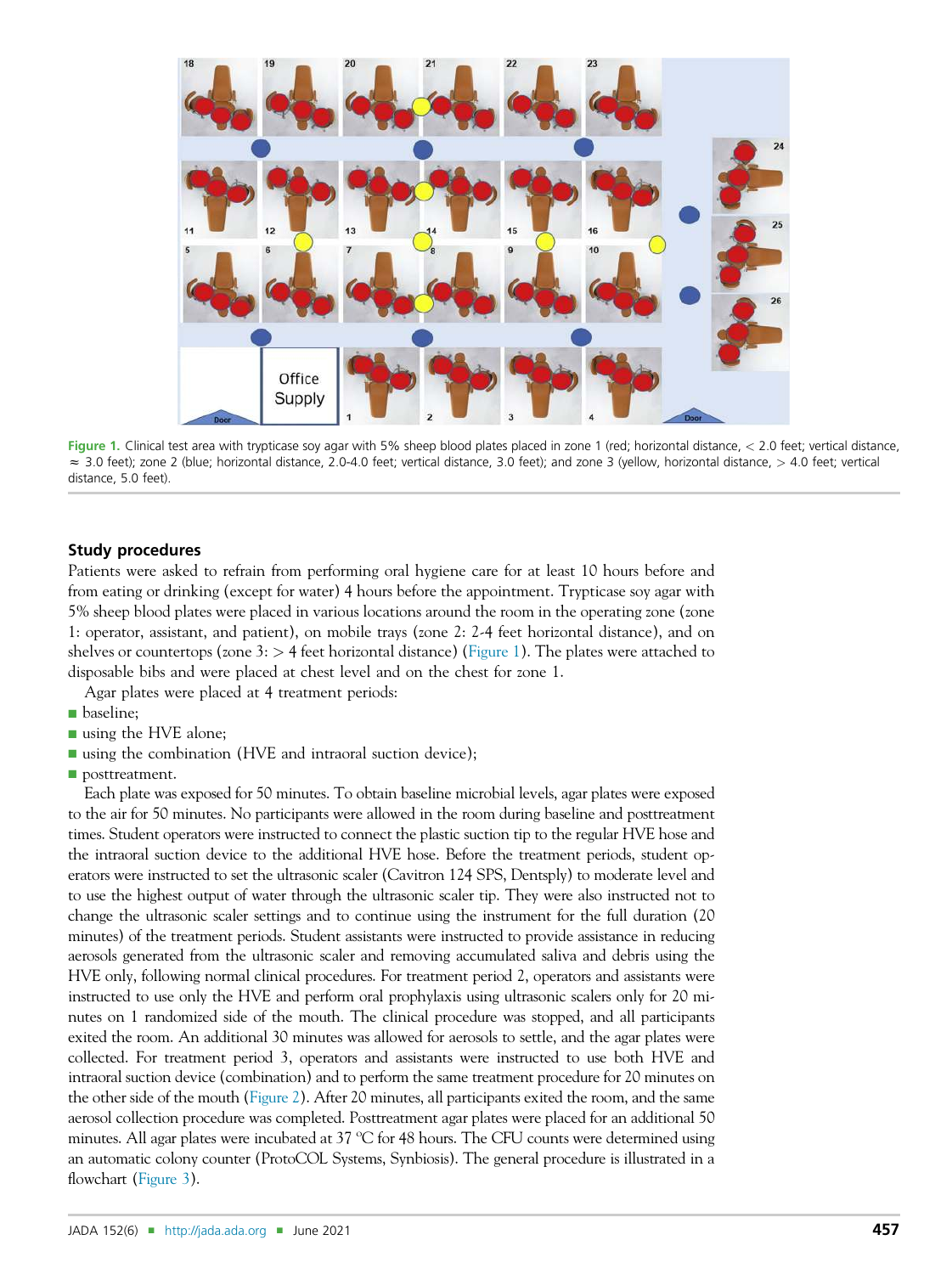

Figure 2. Clinical illustration of the intraoral suction device (Mr. Thirsty, Zirc) connected to the additional high-volume evacuation hose (A), plastic suction tip connected to the high-volume evacuation hose (B), and ultrasonic scaler (Cavitron 124 SPS, Dentslpy) (C) using a manikin.



Figure 3. General flowchart of clinical and microbiological procedures. Thirty-four patients were assessed for eligibility.

# Statistical analysis

We performed Kruskal-Wallis and Wilcoxon signed rank tests to compare the mean CFUs between devices and with the baseline and posttreatment results. We used a generalized estimating equation mixed-effects analysis of variance model to estimate and test the treatment effect, time effect, and their interactions and adjusted for the correlations among observations of the split-mouth data. We conducted all tests using statistical software (R Version 3.6.2, R Core Team) with a significance level of  $\alpha$  at 0.05.

# RESULTS

The descriptive statistics showing the means (standard deviations) of CFUs per treatment period are presented in Table 1. CFU levels for baseline and posttreatment periods were lower than the treatment periods (HVE and combination), with HVE alone having the highest amount. The pairwise comparisons are presented in Table 2. When comparing the treatment periods with the baseline, we found highly significant differences for HVE and combination treatment periods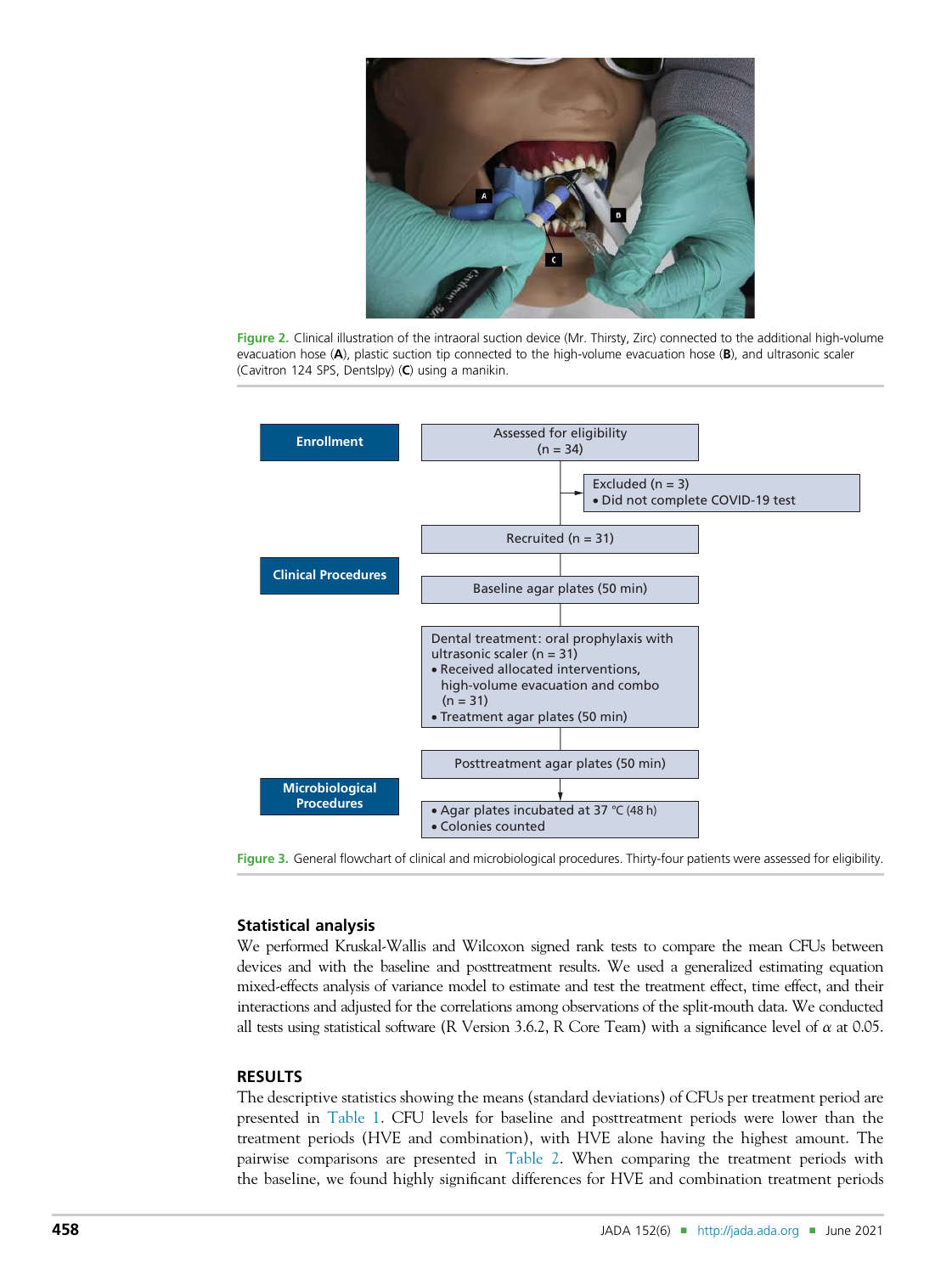Table 1. Descriptive statistics showing means (standard deviations) of colony-forming units by treatment periods.

| <b>TREATMENT PERIOD</b>                                            | <b>AGAR PLATES, NO.*</b> | <b>MEAN (STANDARD</b><br><b>DEVIATION</b> |
|--------------------------------------------------------------------|--------------------------|-------------------------------------------|
| <b>Baseline</b>                                                    | 124                      | 2.26(1.69)                                |
| <b>High-Volume Evacuation</b>                                      | 124                      | 132.00 (353.00)                           |
| Combination (High-Volume Evacuation + Intraoral Suction<br>Device) | 124                      | 46.10 (178.00)                            |
| Posttreatment                                                      | 124                      | 2.62(2.23)                                |
| * Total number of 5% sheep blood agar plates.                      |                          |                                           |

#### Table 2. Pairwise comparisons of treatment periods.

| <b>TREATMENT PERIOD</b>                                  | <b>AGAR</b><br><b>PLATES, NO.*</b> | <b>MEAN</b><br>(STANDARD ERROR) | 95% CI          | P VALUE |
|----------------------------------------------------------|------------------------------------|---------------------------------|-----------------|---------|
| $\Lambda^{\dagger}$ HVF <sup>‡</sup>                     | 124                                | 117.00 (30.36)                  | 56.90 to 177.10 | < .001  |
| $\Delta$ Combination (HVE + Intraoral Suction<br>Device) | 124                                | 43.80 (15.94)                   | 12.24 to 75.36  | < .001  |
| $\Delta$ Posttreatment                                   | 124                                | 0.36(0.22)                      | $-0.08$ to 0.80 | .274    |
| <b>HVE Versus Combination</b>                            | 124                                | 81.59 (35.27)                   | 11.91 to 151.27 | < .001  |

\* Total number of 5% sheep blood agar plates. † D: Mean difference compared with baseline. ‡ HVE: High-volume evacuation.





 $(P < .001)$ , whereas we found no significant difference with the posttreatment period  $(P = .274)$ . Comparing the treatment periods revealed statistically significant differences ( $P < .001$ ).

For the within effects, the generalized estimating equation model revealed statistically significant differences for the treatment periods ( $F_{2,228} = 7.33$ ;  $P < .001$ ) and for the treatment periods by zones interaction ( $F_{8,228} = 8.39$ ,  $P < .001$ ) compared with the baseline treatment period. Scheffé post hoc test for HVE revealed significant differences within zone 1 for patient and operator (P < .001), patient and assistant ( $P < .001$ ), and patient and zones 2 and 3 ( $P < .001$ ). We found no statistical differences in CFUs among the zones within the combination and posttreatment periods.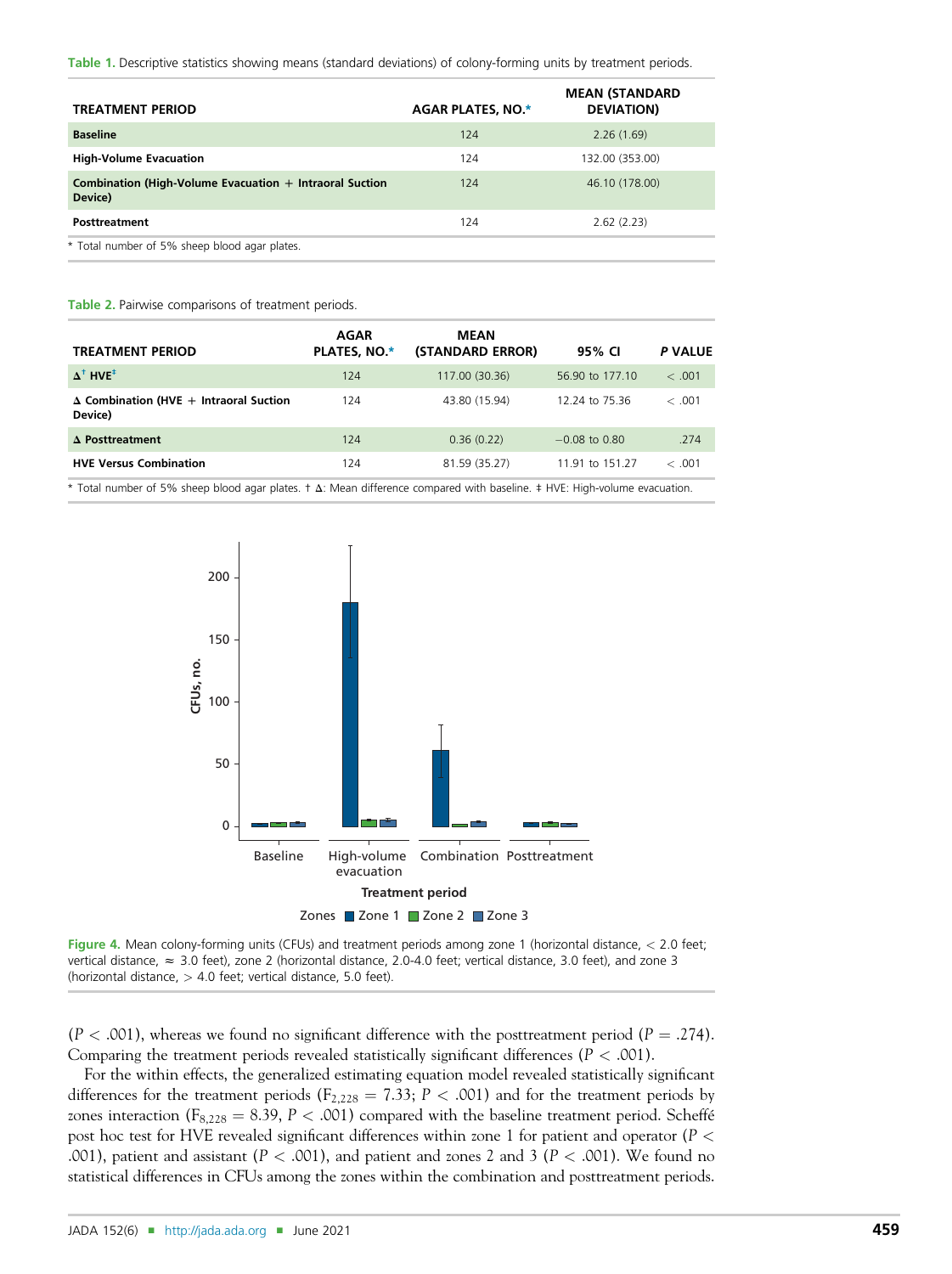|                  | <b>TREATMENT PERIODS</b> |              |                               |                                  |                    |                                                                                 |                      |              |
|------------------|--------------------------|--------------|-------------------------------|----------------------------------|--------------------|---------------------------------------------------------------------------------|----------------------|--------------|
|                  | <b>Baseline</b>          |              | <b>High-Volume Evacuation</b> |                                  | <b>Combination</b> |                                                                                 | <b>Posttreatment</b> |              |
| ZONE             | Mean $(SD^{\dagger})$    | 95% CI       | Mean (SD)                     | 95% CI                           | Mean (SD)          | 95% CI                                                                          | Mean (SD)            | 95% CI       |
| Zone 1           |                          |              |                               |                                  |                    |                                                                                 |                      |              |
| Operator         | 2.68(1.68)               | 1.95 to 3.41 | 26.16 (33.00)                 | 19.45 to 32.87 <sup>*,§</sup>    | 18.84 (40.65)      | 13.24 to $24.44^{+,5.9}$                                                        | 3.10(2.49)           | 2.29 to 3.91 |
| <b>Assistant</b> | 1.61(1.02)               | 1.32 to 1.90 | 6.68(5.06)                    | 5.19 to 8.17 <sup>#</sup>        | 4.23(7.95)         | 0.22 to 8.24 <sup>1,#</sup>                                                     | 2.61(1.99)           | 1.89 to 3.33 |
| Patient          | 1.84(1.68)               | 1.25 to 2.43 | 441.61 (569.17)               | 248.25 to 634.97 <sup>##**</sup> | 158.71 (331.55)    | 61.14 to 256.28 <sup><math>\pm</math>,<math>\pm</math>,<math>\star</math></sup> | 2.00(1.63)           | 1.48 to 2.52 |
| Zone 2           | 2.94(1.65)               | 2.12 to 3.76 | 4.88(2.96)                    | 3.77 to 5.99 <sup>§,**</sup>     | 1.94(1.61)         | 1.47 to $2.41^{5.***}$                                                          | 3.31(3.28)           | 2.21 to 4.41 |
| Zone 3           | 2.87(2.26)               | 2.02 to 3.72 | 5.47(3.58)                    | 3.98 to 6.96 $**$                | 3.00(1.77)         | 2.68 to $3.32^{5.***}$                                                          | 2.20(1.61)           | 1.06 to 3.34 |

\* Dwass-Steel-Critchlow-Fligner pairwise comparison was used to determine P values within treatment periods. † SD: Standard deviation. ‡ Statistically significant differences (P < .001) between operator and patient. § Statistically significant differences (P < .05) compared with zone 1, operator.  $\P$  Statistically significant differences ( $P < .001$ ) between operator and assistant. # Statistically significant differences ( $P < .001$ ) between assistant and patient. \*\* Statistically significant differences ( $P < .001$ ) compared with zone 1, patient.



Figure 5. Comparison of colony-forming units (CFUs) by treatment periods for zone 1 (horizontal distance, < 2.0 feet; vertical distance,  $\approx$  3.0 feet), zone 2 (horizontal distance, 2.0-4.0 feet; vertical distance, 3.0 feet), and zone 3 (horizontal distance,  $>$  4.0 feet; vertical distance, 5.0 feet).

For the between effects, we found statistically significant differences for the zones ( $F_{4,114} = 17.87$ ; P < .001) only. The highest amount of CFUs were found on the patient (zone 1) compared with all other zones, including operators and assistants (Figure 4). Scheffé post hoc test revealed significant differences between patient and operator ( $P < .001$ ), between patient and assistant ( $P < .001$ ), and between zones 2 and 3 ( $P < .001$ ) when compared with baseline.

We found statistically significant differences ( $P < .05$ ) within each zone for the HVE and combination treatment periods only (Table 3). We found highly significant differences ( $P < .001$ ) when patient (zone 1) was compared with all other zones in the treatment periods. We further separated zone 1 to evaluate CFUs by group (operator, assistant, patient) for the HVE and combination treatment periods (Figure 5). We found the highest amount of CFUs on the patients and during the HVE treatment period, whereas we found the lowest amount of CFUs for the assistants (Table 3). We observed low levels of CFUs for zones 2 and 3, with modest changes in mean CFU from baseline to the treatment and posttreatment periods.

#### **DISCUSSION**

Aerosols generated during clinical dental procedures have raised concerns and awareness. Control of aerosols designed to protect dental providers and patients are critical, and certain guidelines have been proposed for dental settings.<sup>5,15</sup> To date, there is no direct evidence that dental procedures are a major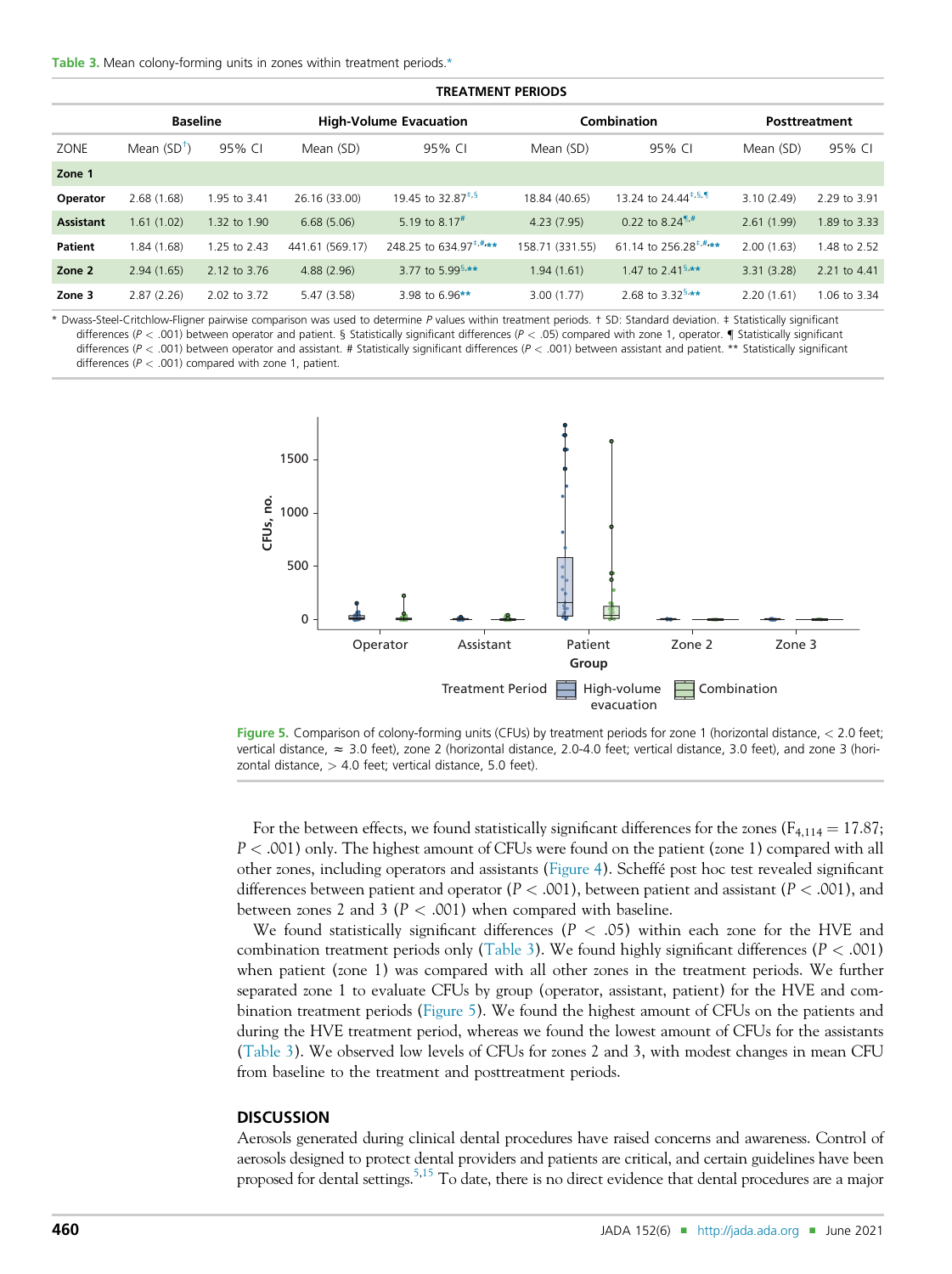cause of airborne infections. However, given the pandemic situation, the possibility of potential risks cannot be ignored. Therefore, it is important to identify effective measures to control aerosols associated with performing dental procedures.

HVE is a standard device for saliva control during dental procedures, and it alone has been shown to reduce aerosol and spatter to some degree.<sup>9</sup> Most oral health care providers do not use an additional means of suction for many dental procedures owing to decreased visualization and accessibility. Our results show the limitations of using HVE alone in reducing microbial aerosols, especially in the operating field (zone 1, < 2 feet distance). Nevertheless, it was encouraging to observe that during both treatment periods (HVE and combination) microbial aerosols were confined to zone 1. It was interesting to find that within zone 1, the highest amounts of CFUs were found on patients. Similar results were found by Bentley and colleagues,<sup>7</sup> who reported higher levels of CFUs on patients after various dental procedures, and by King and colleagues,<sup>26</sup> who reported high levels of CFUs at a distance of 6 inches from the patient's mouth. However, the limitations of their studies included low sample size  $(n = 5$  and  $n = 12$ , respectively) and placement of plates that were positioned mainly around the patient's head.<sup>7,26</sup> Using a slightly different methodology and positioning of agar plates (angled instead of flat on the patient's chest), Devker and colleagues<sup>22</sup> also reported increased CFU levels during ultrasonic scaling procedures on patients before using an antibacterial mouthrinse. They also reported higher levels of mean CFUs for the operator and assistant, which we did not observe in our study. The difference in the observations could be attributed to the position of the plates on the operator and assistants. In our study, the position of the plates were on the chest for all participants, whereas in the previous studies, the plates were positioned on the mask at the level of the nose and in front of the mouth of the operator and assistant.<sup>7,22</sup> For the student operators and assistants in our study, the position of the plates were at or slightly above the patients' mouths.

To our knowledge, this is the first clinical study to evaluate 2 methods for controlling aerosol in a large clinic area with multiple operators and assistants who have limited clinical experiences. The clinic area in our study was an open bay design that consisted of several operatories that were divided by walls that were 5 feet high (Figure 1). Positions of the plates provided a general idea of the microbial aerosols that are generated during an exaggerated clinical setting. The plate positions also allowed us to evaluate specific zones. We were surprised that low levels of CFUs were found in zones 2 and 3. Plausible explanations include positioning of the HVE during treatment procedures, addition of the intraoral suction device, the positions of the agar plates (height range, 3-5 feet), and the airflow through the ventilation systems. Still, the positioning of the HVE during the dental procedure may not be as strong of an explanation because the levels of expertise were low. In addition, even though the airflow through the additional hose was high (additional HVE, > 30.0 m/s) and provided enhanced control of the aerosol, the intraoral suction device was placed posteriorly and provided limited suction when working in the anterior areas. Therefore, the height of the plates could better explain the low levels of CFUs. However, the level of the plates in zone 2 was slightly higher than the typical level of a patient's mouth (Figure 1). Given the ballistic nature of aerosols and spatter that has been described in the literature, $8.9$  we assumed that those plates would have higher amounts of CFUs. We did not observe this, which warrants further investigation in understanding the pattern or flow of dental aerosols during various clinical procedures and assessments of airflow from ventilation systems.

The CDC recommends allowing at least 15 minutes for aerosols to settle after a treatment procedure before disinfection of the operatory.<sup>14</sup> The CDC recommendation is based on the time required for removal of 99% efficiency and having air changes per hour (ACH) of 15 through 20. On the basis of our evaluation of the clinic area and estimates of the ACH, we determined that 30 minutes would allow adequate time for aerosols to settle and for sufficient ACH. Normal time for dentists and dental hygienists to complete full-mouth oral prophylaxis is less than 1 hour. We considered the participants' level of expertise and determined that 20 minutes per side would be appropriate. We kept the baseline and posttreatment times the same, with the treatment periods of oral prophylaxis for 20 minutes and aerosol settling for 30 minutes (total of 50 minutes per treatment period). The posttreatment period revealed that CFU levels returned to levels that were observed for the baseline periods. Furthermore, modification of the cubicles via the addition of the additional HVE hose proved to be beneficial because it reduced microbial aerosols and was a desirable improvement for clinical dental settings.

In our study, we did not evaluate the use of pre- and postantibacterial mouthrinses, although other studies have reported significant decrease in CFUs after various dental procedures.<sup>7,22</sup> Our